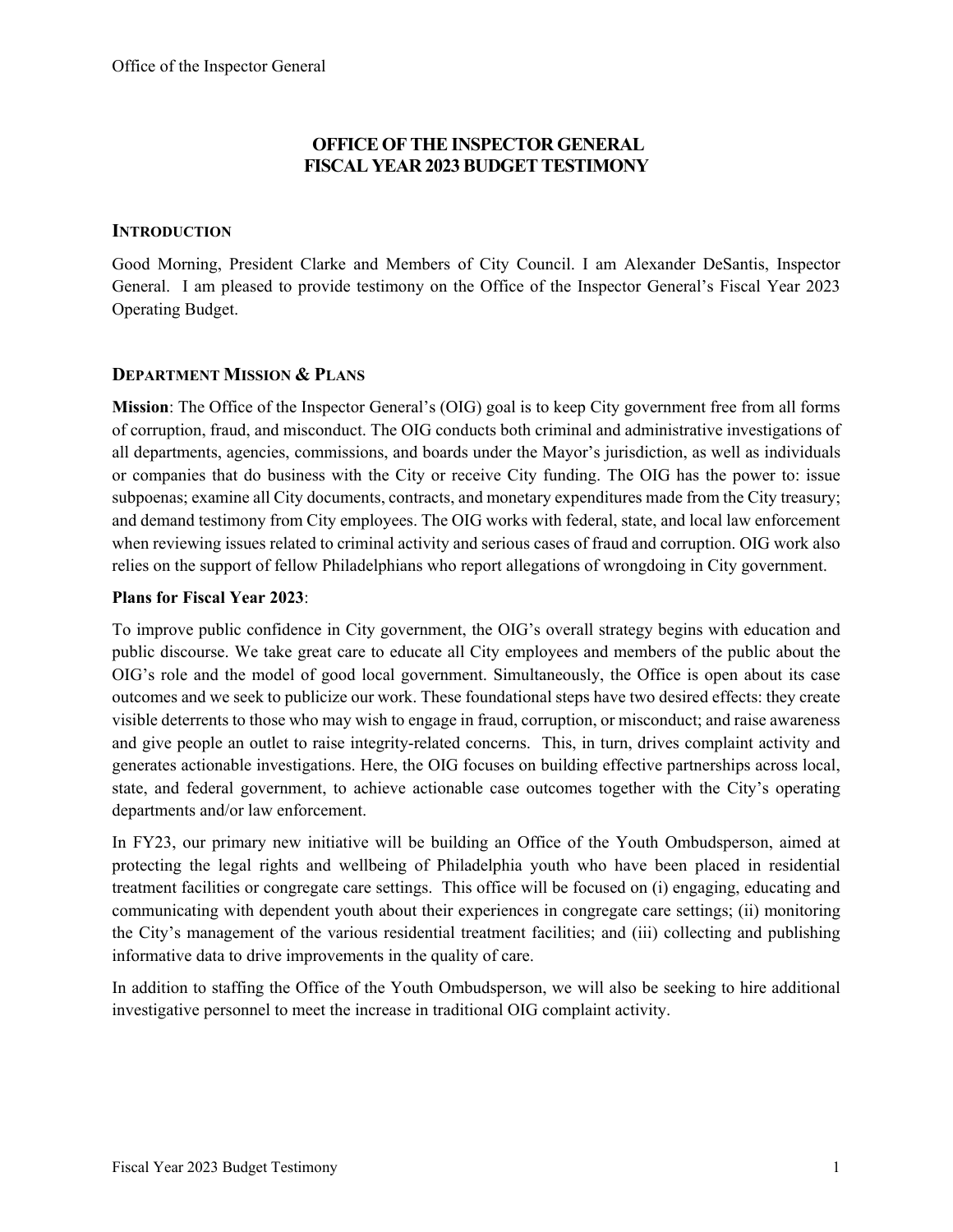## **BUDGET SUMMARY & OTHER BUDGET DRIVERS**

*Please refer to attached FY23 Budget Hearing Summary Charts in section 1: Staff Demographics Summary, section 2; Employment Levels, section 3: Financial Summary by Class, section 6: Participation Rate and Goal.*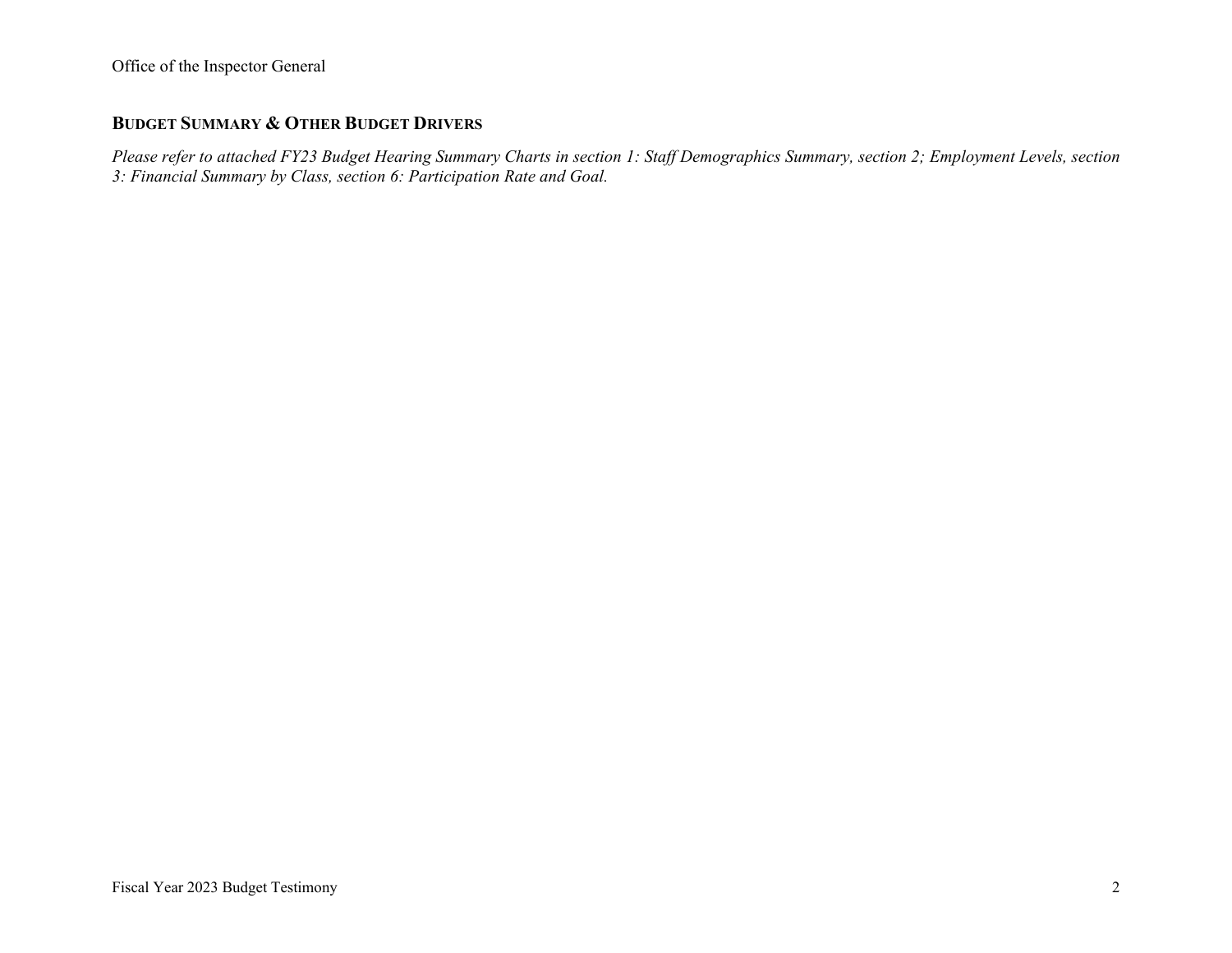## **PROPOSED BUDGET OVERVIEW**

#### **Proposed Funding Request**:

The proposed Fiscal Year 2023 General Fund budget totals \$2,251,600 an increase of \$670,398 over Fiscal Year 2022 estimated obligation levels. This increase is primarily due to the planned Office of Youth Ombudsperson, noted above.

The proposed budget includes:

- \$2,148,400 in Class 100, a \$670,398 increase from FY22. This funding is for a new Ombudsperson and additional investigative staff to support both the Ombudsperson and the OIG's complaint caseload.
- \$97,975 in Class 200, level with FY22. This funding will cover the OIG's professional services contract and administrative expenses.
- \$5,225 in Class 300/400, level with FY22. This funding will assist with administrative expenses.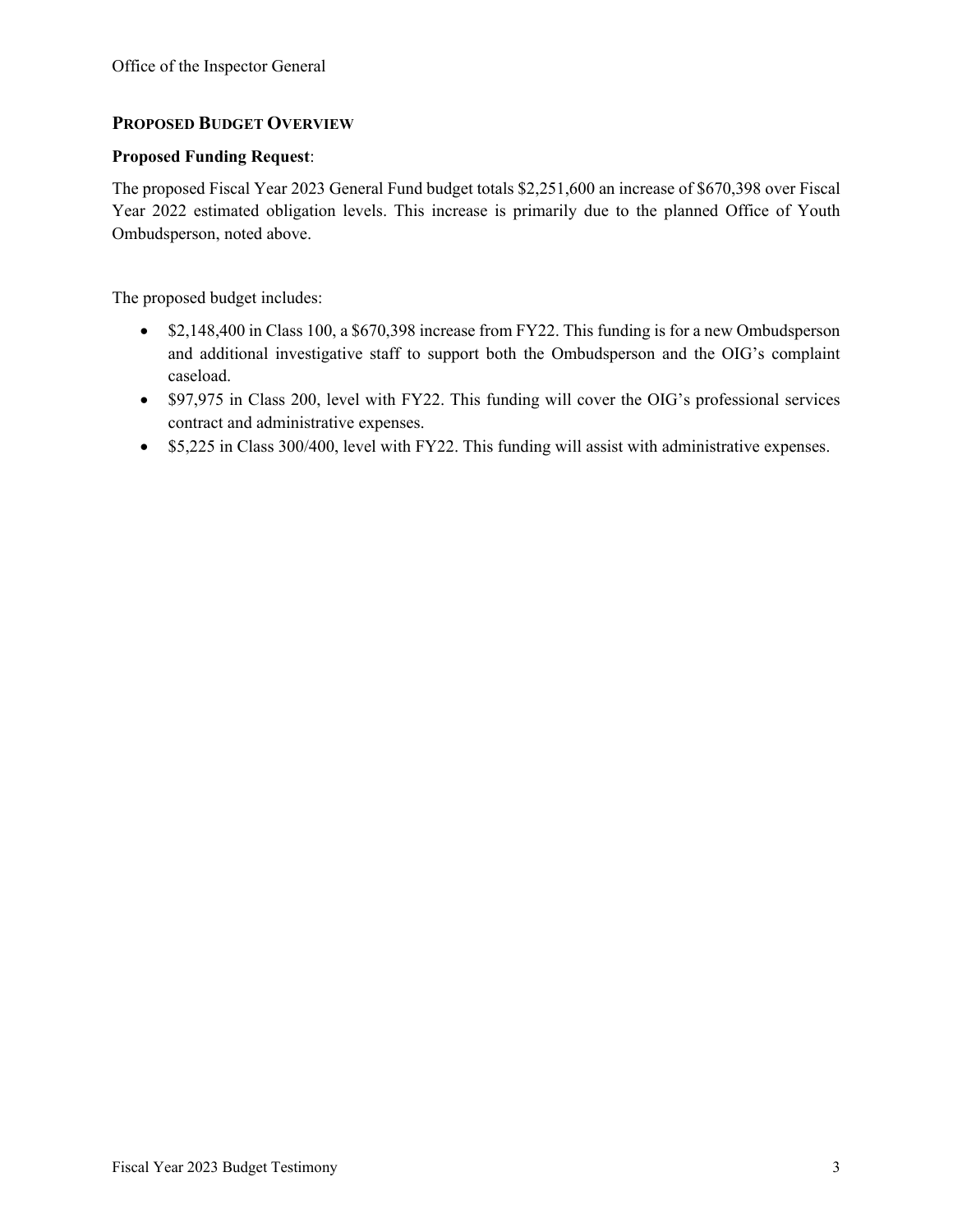# **STAFFING LEVELS**

The department is requesting 25 budgeted positions for FY23, an increase of 6 positions from FY22.

The increase is to build the Office of the Youth Ombudsperson and to support the OIG's investigative function.

## **NEW HIRES**

*Please refer to attached FY23 Budget Hearing Summary Charts in section 8: New Hires Information.*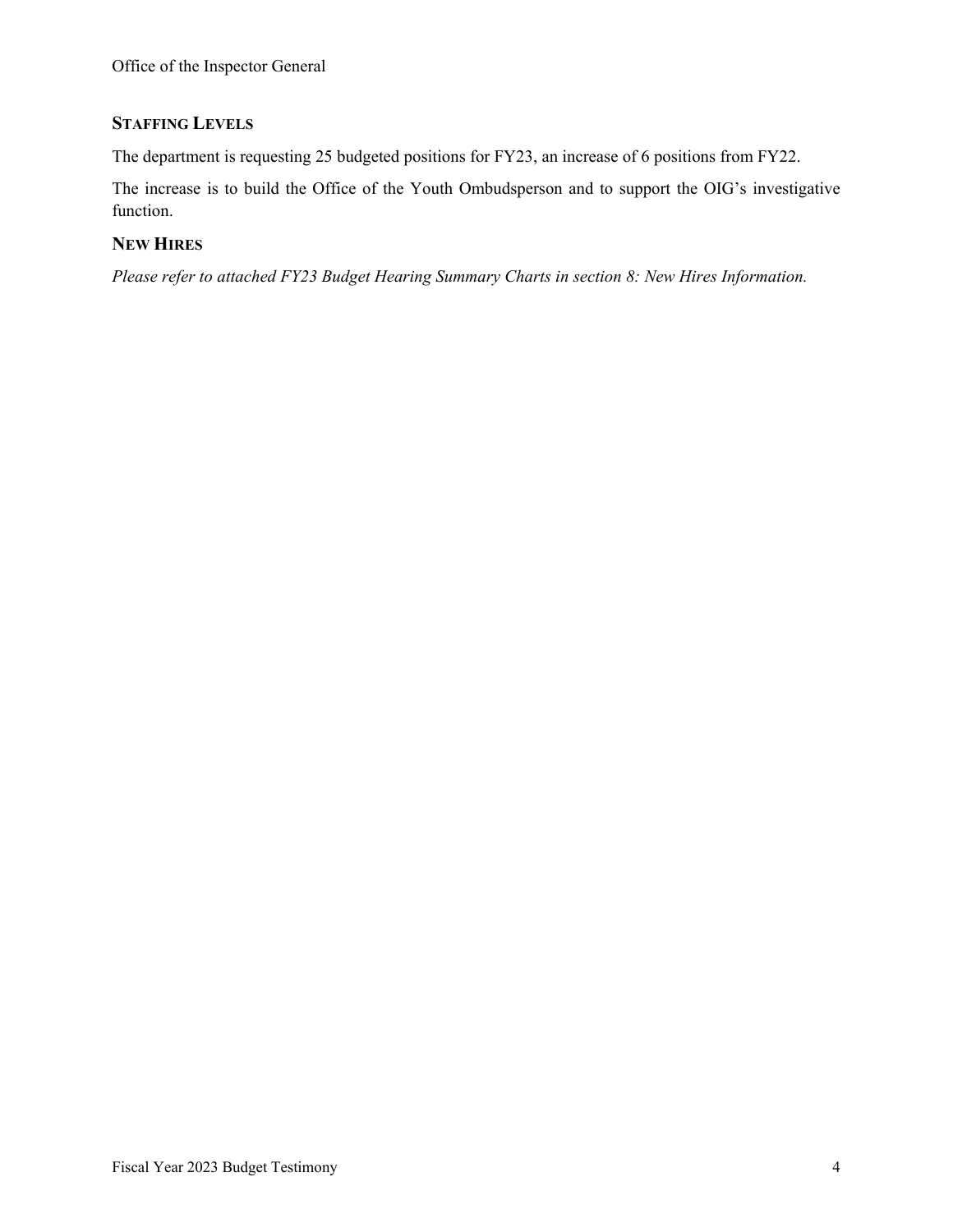## **PERFORMANCE, CHALLENGES, AND INITIATIVES**

| <b>Performance</b><br><b>Measure</b>                            | <b>FY21 Year-End</b> | <b>FY22 Target</b> | <b>FY23 Target</b> |
|-----------------------------------------------------------------|----------------------|--------------------|--------------------|
| <b>Administrative Actions</b><br>(number of cases) <sup>1</sup> | 21                   | >30                | >30                |
| <b>Criminal Actions</b><br>(number of cases) <sup>2</sup>       | 18                   | >10                | >10                |
| Pension<br>disqualification<br>(number of cases) $3$            | 3                    | 4-6                | $4-6$              |

#### **Office of the Inspector General**

<sup>1</sup>*Targets are based on historical outputs over the last decade. These actions include any case that resulted in administrative discipline, like a suspension or demotion, not just those that resulted in termination.* 

*<sup>2</sup>Targets are based on historical outputs over the last decade. "Criminal actions" include all criminal enforcement activities, such as initial charging events, convictions, and sentencing.* 

*<sup>3</sup>Targets are based on historical outputs over the last decade. These are cases that have been submitted to the Law Department and Board of Pensions for appropriate enforcement action*

## **Program FY23 Strategic Goals**

- Increase complaint activity through additional City-wide messaging and education.
- Increase transparency via a newly designed website.
- Continue to achieve meaningful criminal and employment case results.
- Work to amend the Home Rule Charter and make the OIG a permanent and independent part of City government.
- Advocate for vulnerable children and teens in group homes and other residential facilities through the Youth Ombudsperson Office.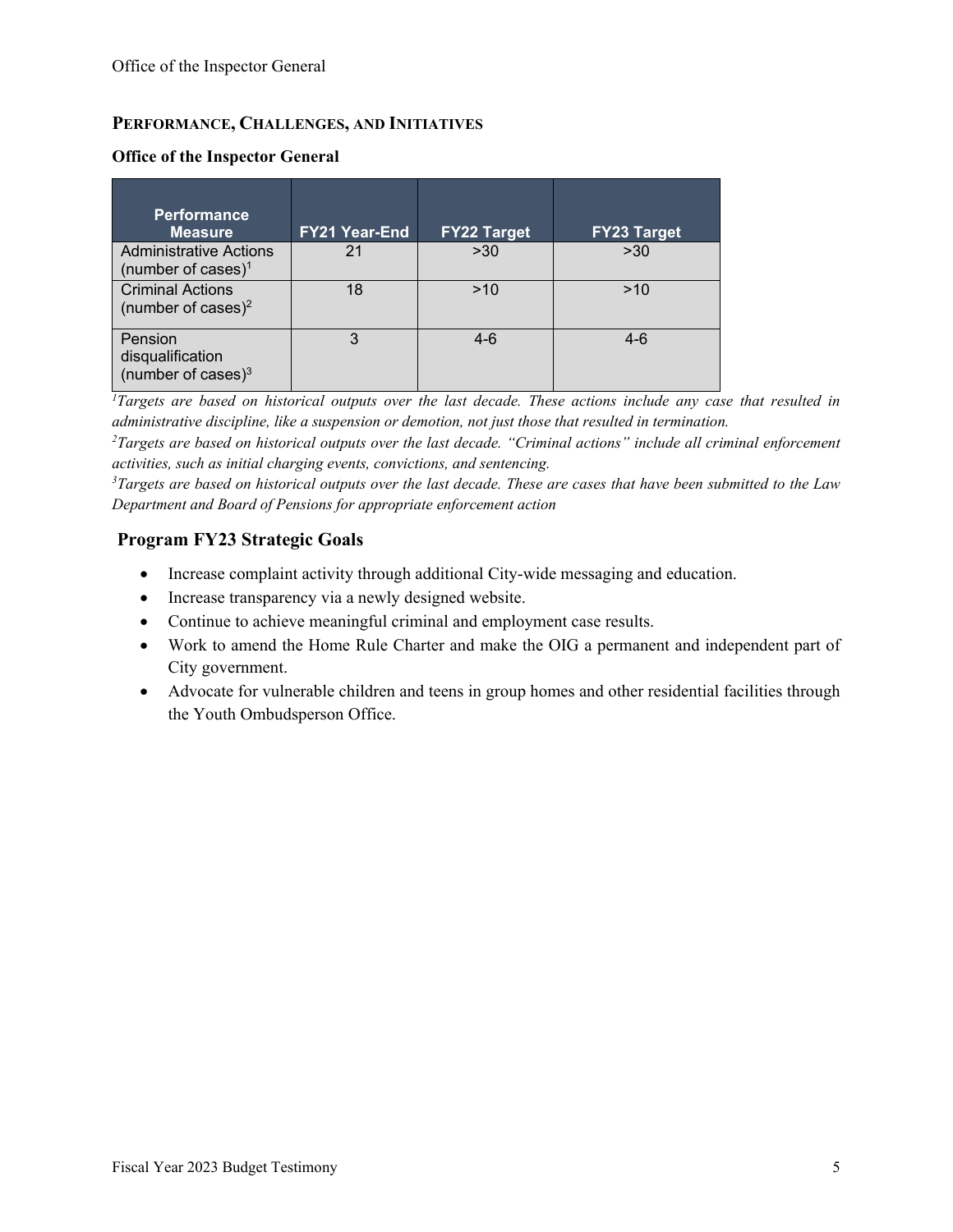Office of the Inspector General

# **OTHER BUDGETARY IMPACTS**

# **Federal and State (Where Applicable)**

N/A – The OIG does not receive federal or state funding.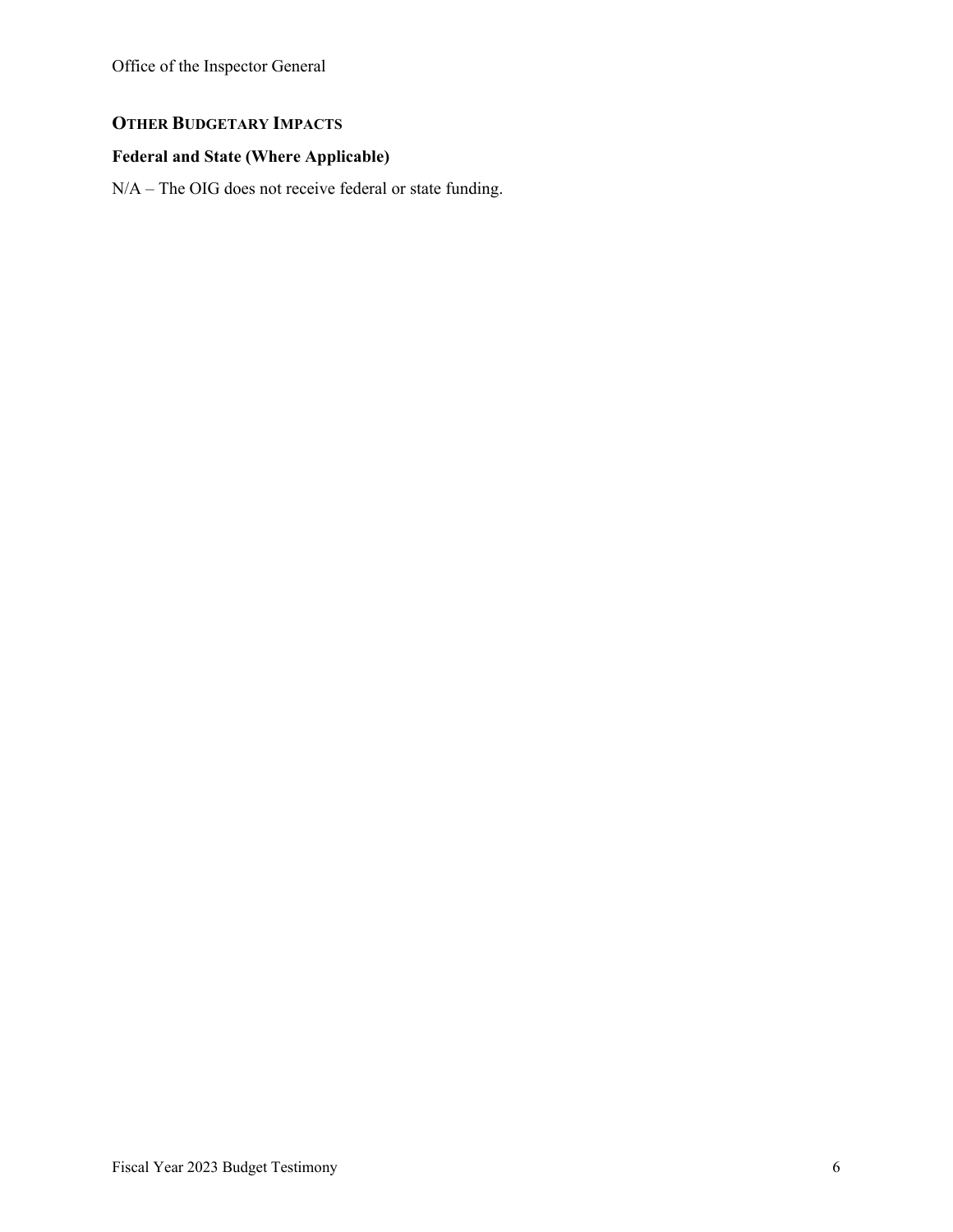## **CONTRACTING EXPERIENCE**

*Please refer to attached FY23 Budget Hearing Summary Charts in section 4: Contracts Summary.*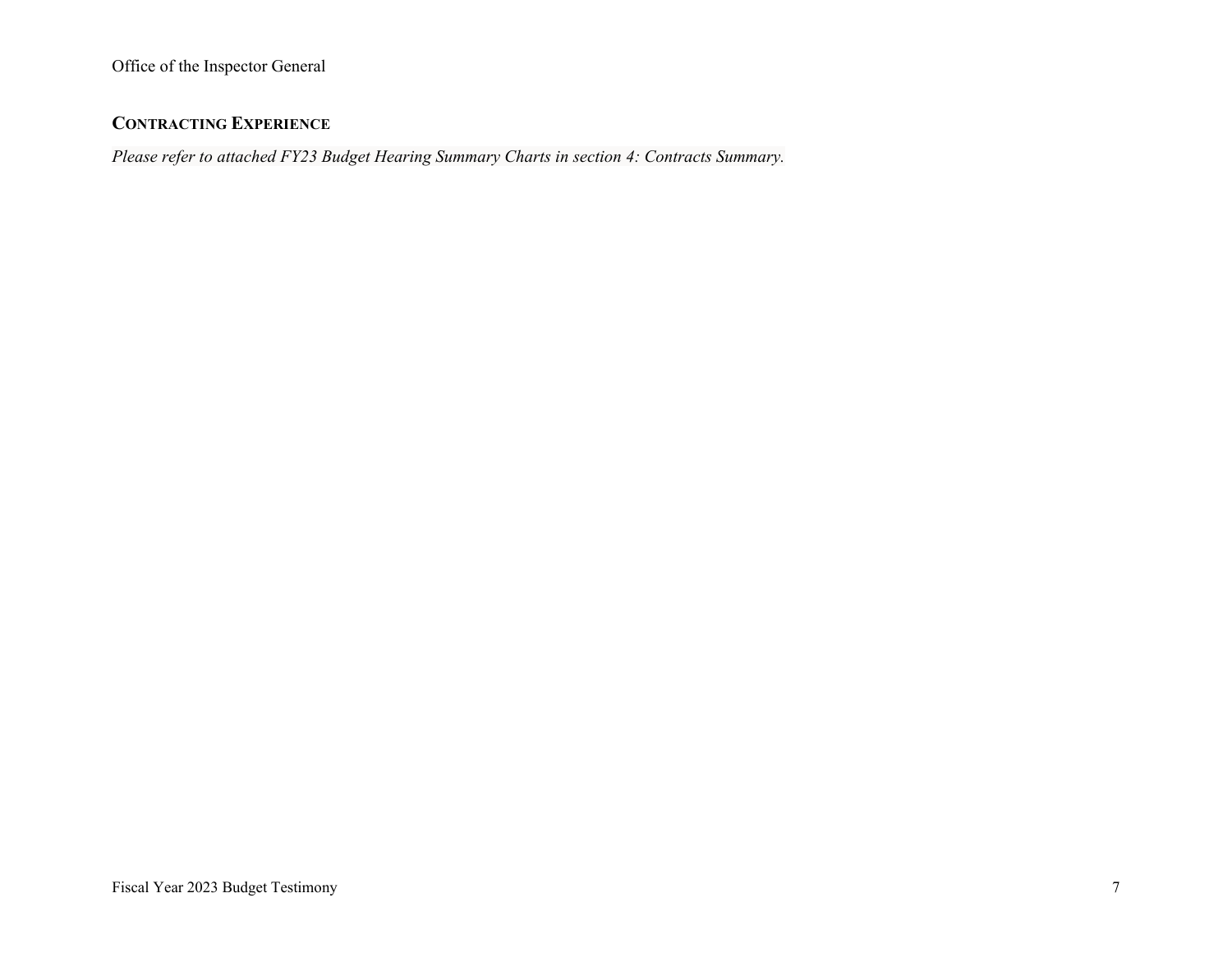Office of the Inspector General

# **EMPLOYEE DATA**

*Please refer to attached FY23 Budget Hearing Summary Charts in section 7: Staff Demographics.*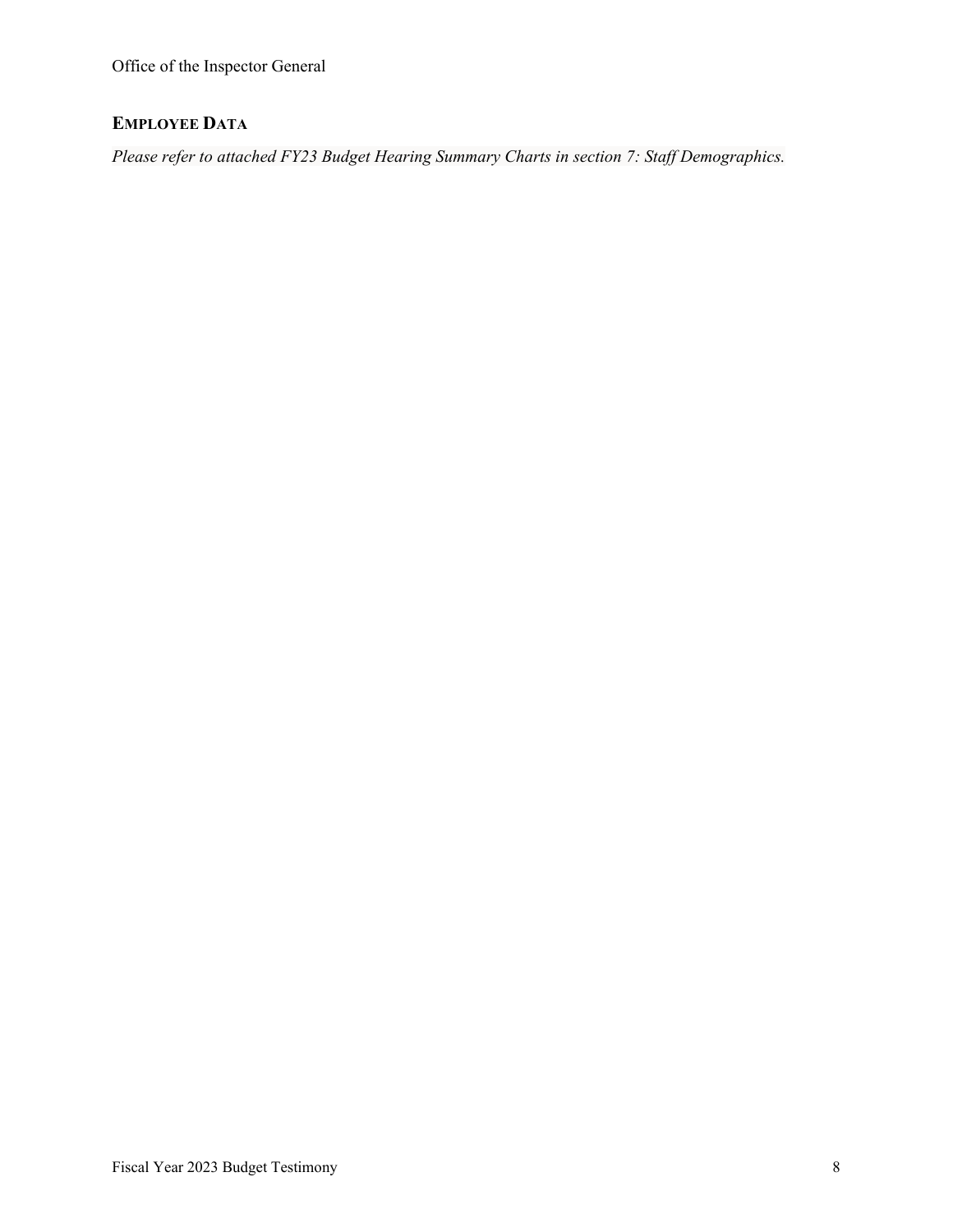Office of the Inspector General

### **LANGUAGE ACCESS**

**1. Provide the name of your language access coordinator, the date of your last department training, and a link to the posting of your language access plan.** 

Kristy Lieb, January 2017,<https://www.phila.gov/media/20161223115859/Scanned-and-Redacted-OIG-LA-Plan.pdf>

**2. Breakdown new hires and existing staff by race and language. Breakdown how many front-line personnel are trained to provide language access services.**

At this time, the OIG has no bi-lingual staff. For any/all language access requests, OIG staff engage Language Services Associates – a 24/7 translation service.

**3. How many requests for language access services did your department receive in the past year? How many language access services were delivered by staff? Breakdown language access services provided, by language, including but not limited to the language line, translation of public notices and documents, website language services, and advertisement/publication services.**

The OIG has no record of such a request in FY22.

### **4. Explain what your department has done to improve language access services over the past year.**

The OIG drafted and implemented an internal script for all of our staff to use when language may present a complication, including Citywide resources for translation services, if necessary.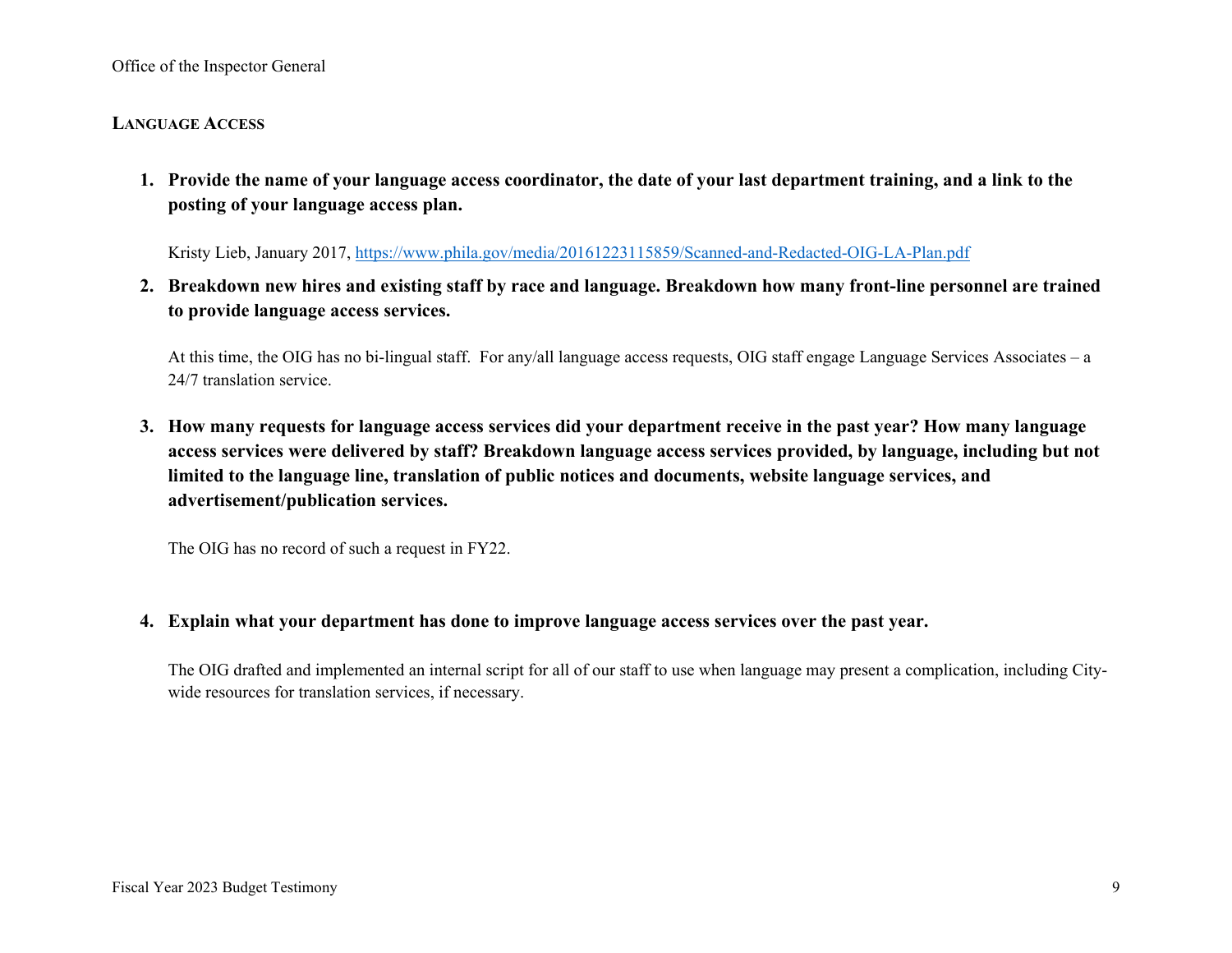### **CLIMATE CHANGE**

- **1. How has climate change affected your department's provision of services?** Our services to the City have not changed.
- **2. How might worsening climate change increase costs and demands for your department?**

Because the OIG is an investigative agency, our work changes when other City departments experience change. So, as the other units in City government adapt their respective operations, ours will necessarily have to accommodate those changes.

## **3. How does your department intend to mitigate and adapt to climate change?**

We seek to keep the environmental impact of our work to a minimum – we monitor our use of hard supplies and seek to use electronic records and communications whenever possible.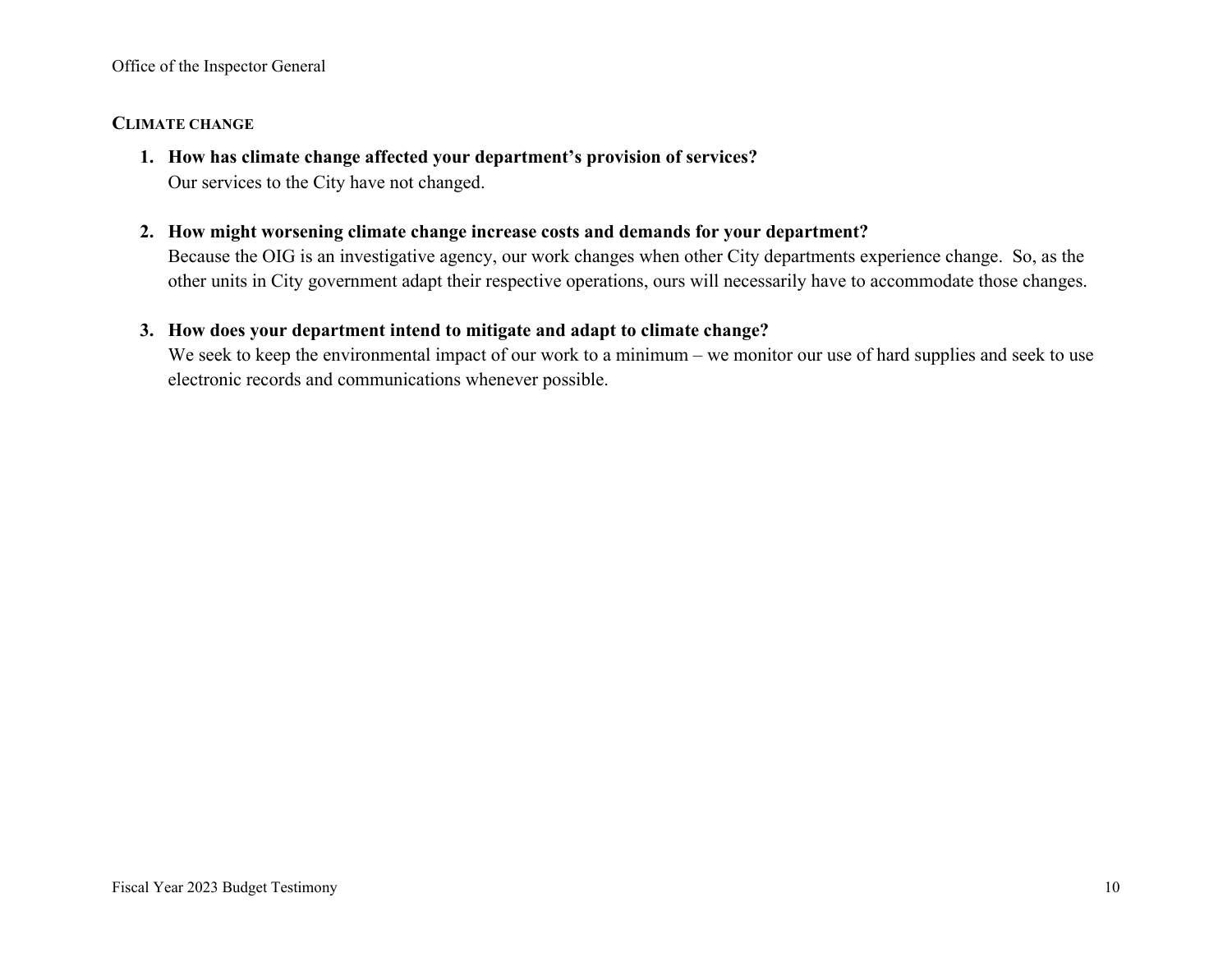#### **1. Staff Demographics Summary**

| <b>Staff Demographics Summary (as of December 2021)</b> |           |           |           |           |  |  |  |
|---------------------------------------------------------|-----------|-----------|-----------|-----------|--|--|--|
|                                                         | Total     | Minority  | White     | Female    |  |  |  |
| Number of Full-Time Staff                               | 17        | 8         | 9         | 8         |  |  |  |
| Number of Exempt Staff                                  | 17        | 8         | 9         | 8         |  |  |  |
| Number of Executive Staff (deputy)<br>level and above)  | 6         | 3         | 3         |           |  |  |  |
| Average Salary, Full-Time Staff                         | \$78,682  | \$76,953  | \$79,782  | \$69,397  |  |  |  |
| Average Salary, Exempt Staff                            | \$64,988  | \$65,444  | \$62,039  | \$66,950  |  |  |  |
| Average Salary, Executive Staff                         | \$117,260 | \$100,940 | \$128,136 | \$124,350 |  |  |  |
| Median Salary, Full-Time Staff                          | \$69,300  | \$69,300  | \$69,300  | \$69,300  |  |  |  |
| Median Salary, Exempt Staff                             | \$69,300  | \$69,300  | \$64,350  | \$69,300  |  |  |  |
| Median Salary, Executive Staff                          | \$104,350 | \$100,940 | \$124,350 | \$124,350 |  |  |  |

#### **2. Employment Levels**

| <b>Employment Levels (as of December 2021)</b>            |          |          |  |  |  |  |
|-----------------------------------------------------------|----------|----------|--|--|--|--|
|                                                           | Budgeted | Filled   |  |  |  |  |
| Number of Full-Time Positions                             | 19       | 17       |  |  |  |  |
| Number of Part-Time Positions                             |          |          |  |  |  |  |
| Number of Exempt Positions                                | 19       | 17       |  |  |  |  |
| Number of Executive Positions<br>(deputy level and above) | 6        | 6        |  |  |  |  |
| Average Salary of All Full-Time<br>Positions              | \$78,682 | \$78,682 |  |  |  |  |
| Median Salary of All Full-Time<br>Positions               | \$69,300 | \$69,300 |  |  |  |  |

#### **3. Financial Summary by Class**

Some departments may also want to provide financial summary tables for other funds, such as the Grants Fund.

Departments should delete any budget lines that have \$0 in every year (i.e. if a department has no Class 500 appropriations, actuals, or proposed appropriations, the Class 500 row should be deleted).

| <b>General Fund Financial Summary by Class</b>     |                                 |                            |                                 |                               |                                 |                                  |  |
|----------------------------------------------------|---------------------------------|----------------------------|---------------------------------|-------------------------------|---------------------------------|----------------------------------|--|
|                                                    | FY21 Original<br>Appropriations | FY21 Actual<br>Obligations | FY22 Original<br>Appropriations | FY22 Estimated<br>Obligations | FY23 Proposed<br>Appropriations | Difference: FY23-<br><b>FY22</b> |  |
| Class 100 - Employee<br>Compensation               | \$1,472,481                     | \$1,283,300                | \$1,504,223                     | \$1,478,002                   | \$2,148,400                     | \$670,398                        |  |
| Class 200 - Purchase of Services                   | \$97,975                        | \$82,434                   | \$97,975                        | \$97,975                      | \$97,975                        | \$0                              |  |
| Class 300/400 - Materials, Supplies<br>& Equipment | \$5,225                         | \$3,466                    | \$5,225                         | \$5,225                       | \$5,225                         | \$0                              |  |
|                                                    | \$1,575,681                     | \$1,369,200                | \$1,607,423                     | \$1,581,202                   | \$2,251,600                     | \$670,398                        |  |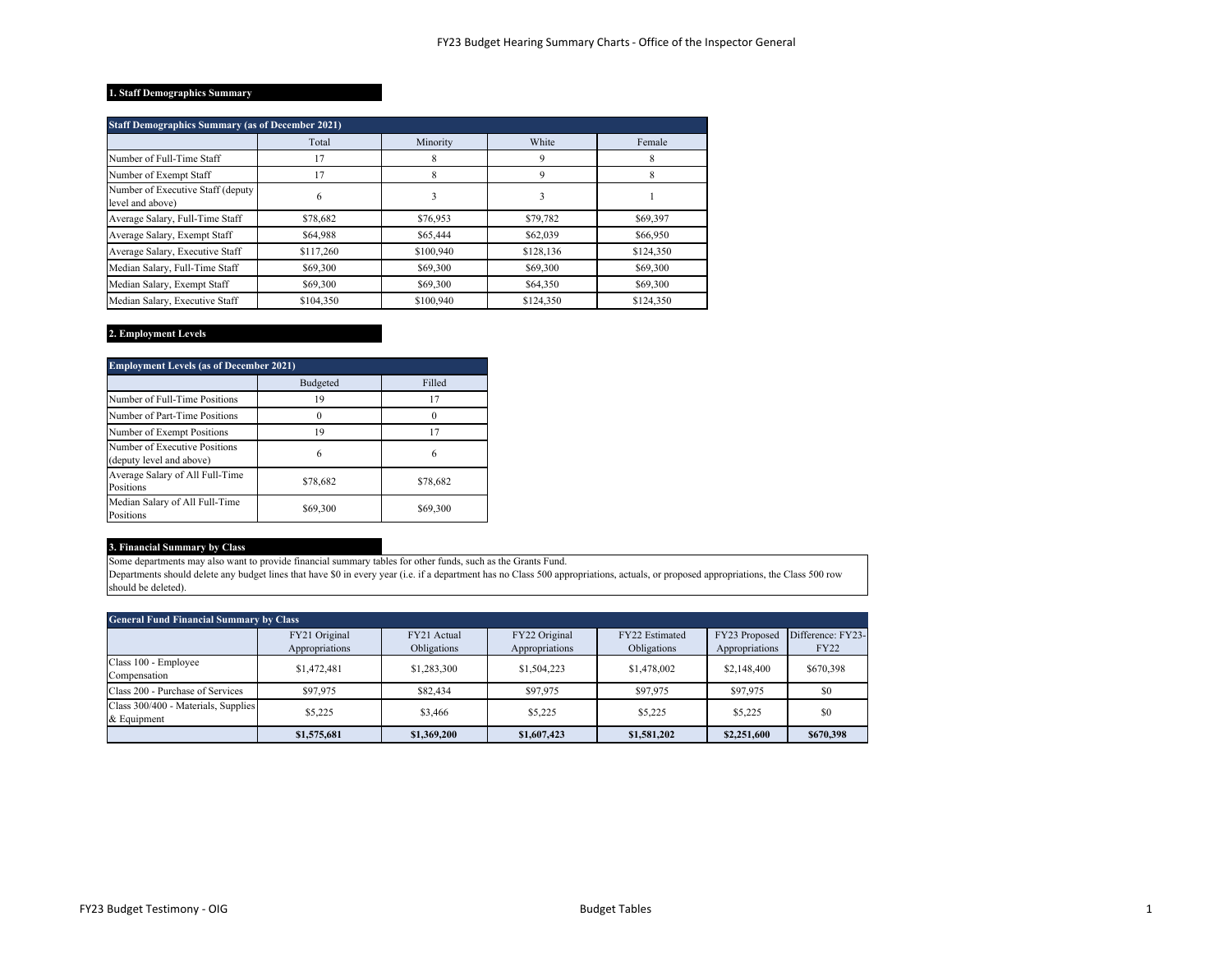#### **4. Contracts Summary**

This table focuses on large professional services contracts with for-profit vendors.

"Large" is defined as meaning that an RFP was required.

Departments should focus on contracts that have been conformed to date.

*Any departments that have large contracts with non-profit providers are encouraged to provide board makeup information in the optional "Non-Profit Vendor Demographics" table below.*

| <b>M/W/DSBE Participation on Large Professional Services Contracts</b> |                  |                  |                |                            |                                  |                                |                                                                  |         |                   |                                                                                             |                              |
|------------------------------------------------------------------------|------------------|------------------|----------------|----------------------------|----------------------------------|--------------------------------|------------------------------------------------------------------|---------|-------------------|---------------------------------------------------------------------------------------------|------------------------------|
| Top Five Largest Contracts, FY22                                       |                  |                  |                |                            |                                  |                                |                                                                  |         |                   |                                                                                             |                              |
|                                                                        |                  | Dollar Amount of |                |                            |                                  | % of M/W/DSBE<br>Participation | \$ Value of<br>M/W/DSBE Participation Participation City limits) | Total % | Total \$<br>Value | Local<br><b>Business</b><br>(principal<br>place of<br>business<br>located within Compliance | Waiver for<br>Living<br>Wage |
| Vendor Name                                                            | Service Provided | Contract         | RFP Issue Date | <b>Contract Start Date</b> | Ranges in RFP                    | Achieved                       | Participation - All DSBEs - All DSBEs /ves/nol                   |         |                   |                                                                                             | [ves/no]                     |
| HJ Sweeney                                                             | Investigative    | \$75,000         | 8/1/2021       | 7/1/2021                   | <b>MBE: 20</b><br><b>WBE: 20</b> | 0%<br>0%                       | \$0<br>\$0                                                       | 0%      | \$0               |                                                                                             |                              |
|                                                                        |                  |                  |                |                            | DSBE: 20                         | $0\%$                          | \$0                                                              |         |                   |                                                                                             |                              |

#### **Non-Profit Vendor Demographics: N/A**

| <b>5. Performance Measures Table</b>                        |  |
|-------------------------------------------------------------|--|
| Please refer to the narrative of the FY23 Budget testimony. |  |
|                                                             |  |

**6. Participation Rate and Goal**

The Contracts Summary table is for **professional services contracts only**.

The Contract Participation Goal table is for **all** contracts (Public Works, SS&E, and Professional Services, combined).

| <b>Contracts Summary (Professional Services only)</b> |             |             |             |             |             |                       |  |  |
|-------------------------------------------------------|-------------|-------------|-------------|-------------|-------------|-----------------------|--|--|
|                                                       | <b>FY19</b> | <b>FY20</b> | <b>FY21</b> | <b>FY22</b> | <b>FY23</b> | FY22 YTD<br>(Q1 & Q2) |  |  |
| Total amount of contracts                             | \$71,500    | \$75,000    | \$75,000    | \$75,000    | \$75,000    | \$37,500              |  |  |
| Total amount to M/W/DSBE                              | \$0         | \$0         | \$0         | \$0         | \$0         | \$0                   |  |  |
| Participation Rate                                    | 0%          | 0%          | 0%          | 0%          | 0%          | 0%                    |  |  |

| Total M/W/DSBE Contract Participation Goal (Public Works; Services, Supplies & Equipment; and<br><b>Professional Services combined)</b> |       |       |       |  |  |  |  |
|-----------------------------------------------------------------------------------------------------------------------------------------|-------|-------|-------|--|--|--|--|
|                                                                                                                                         | FY21  | FY22  | FY23  |  |  |  |  |
| M/W/DSBE Contract Participation<br>Goal                                                                                                 | $0\%$ | $0\%$ | $0\%$ |  |  |  |  |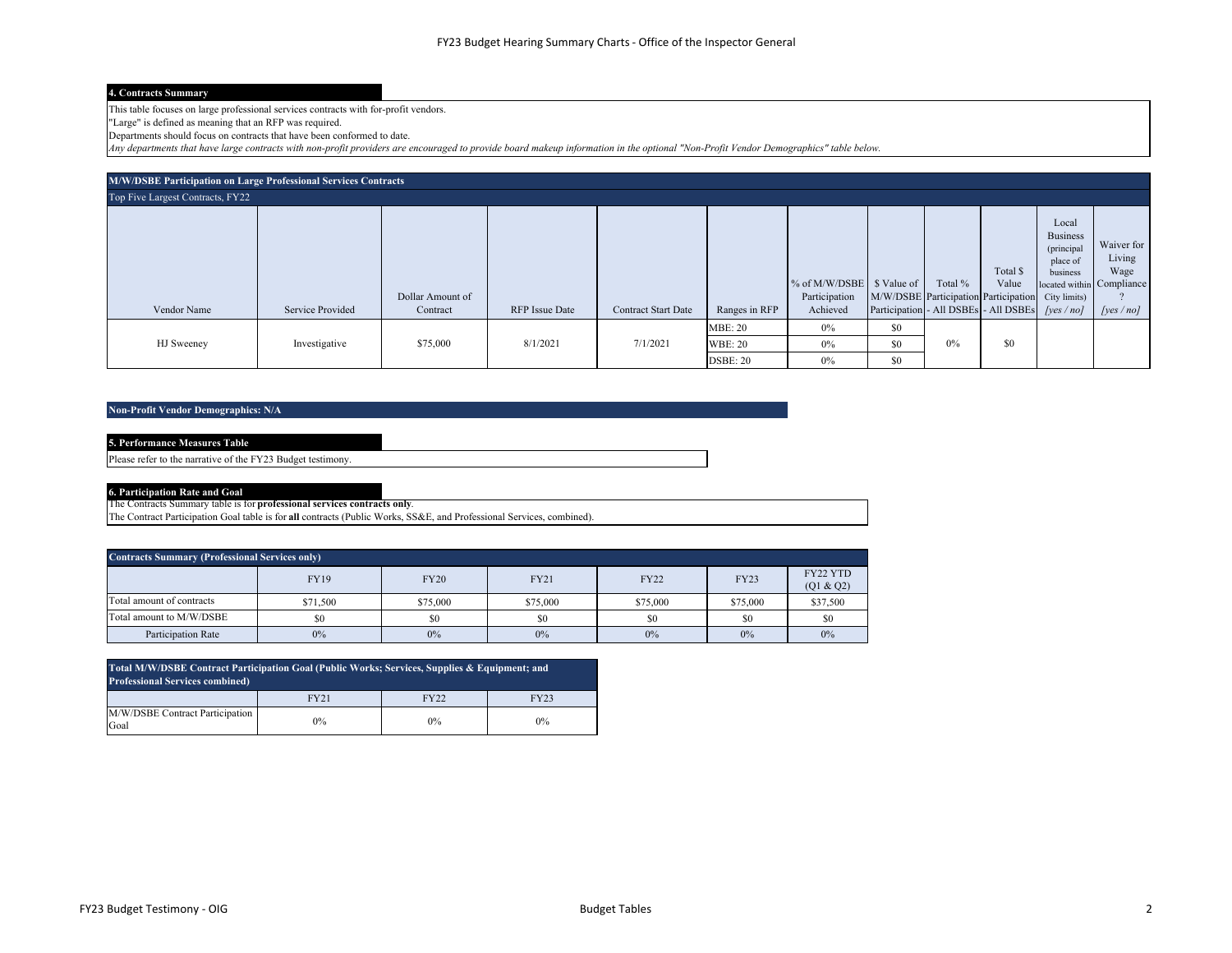#### **7. Staff Demographics**

Totals in this table should tie out to numbers in tables 1 and 2 above.

Biracial employees should be included under "Other."

The number of employees who identify as non-binary (i.e. employees who do not identify as either female or male) should be included in the text box below the table, along with salary detail.

|                | <b>Full-Time Staff</b> |                  |                | <b>Executive Staff</b>            |                  |
|----------------|------------------------|------------------|----------------|-----------------------------------|------------------|
|                | Male                   | Female           |                | Male                              | Female           |
|                | African-American       | African-American |                | African-American African-American |                  |
| Total          | 5                      | $\overline{2}$   | Total          | 3                                 | $\boldsymbol{0}$ |
| % of Total     | 29%                    | 12%              | % of Total     | 50%                               | 0%               |
| Average Salary | \$69,300               | \$74,340         | Average Salary | \$100,946                         | \$0              |
| Median Salary  | \$69,300               | \$74,340         | Median Salary  | \$100,946                         | \$0              |
|                | White                  | White            |                | White                             | White            |
| Total          | 3                      | 6                | Total          | 2                                 | $\mathbf{1}$     |
| % of Total     | 18%                    | 35%              | % of Total     | 33%                               | 17%              |
| Average Salary | \$70,350               | \$56,430         | Average Salary | \$130,030                         | \$124,350        |
| Median Salary  | \$72,270               | \$49,500         | Median Salary  | \$130,030                         | \$124,350        |
|                | Hispanic               | Hispanic         |                | Hispanic                          | Hispanic         |
| Total          | $\boldsymbol{0}$       | $\boldsymbol{0}$ | Total          | $\boldsymbol{0}$                  | $\boldsymbol{0}$ |
| % of Total     | $0\%$                  | $0\%$            | % of Total     | $0\%$                             | $0\%$            |
| Average Salary | \$0                    | \$0              | Average Salary | \$0                               | \$0              |
| Median Salary  | \$0                    | \$0              | Median Salary  | \$0                               | \$0              |
|                | Asian                  | Asian            |                | Asian                             | Asian            |
| Total          | 1                      | $\mathbf{0}$     | Total          | $\mathbf{0}$                      | $\boldsymbol{0}$ |
| % of Total     | 6%                     | $0\%$            | % of Total     | 0%                                | 0%               |
| Average Salary | \$49,500               | \$0              | Average Salary | \$0                               | \$0              |
| Median Salary  | \$49,500               | \$0              | Median Salary  | \$0                               | \$0              |
|                | Other                  | Other            |                | Other                             | Other            |
| Total          | $\boldsymbol{0}$       | $\boldsymbol{0}$ | Total          | $\boldsymbol{0}$                  | $\boldsymbol{0}$ |
| % of Total     | 0%                     | 0%               | % of Total     | 0%                                | 0%               |
| Average Salary | \$0                    | \$0              | Average Salary | \$0                               | \$0              |
| Median Salary  | \$0                    | \$0              | Median Salary  | \$0                               | \$0              |
|                | Bilingual              | Bilingual        |                | Bilingual                         | Bilingual        |
| Total          | $\mathbf{0}$           | $\mathbf{0}$     | Total          | $\mathbf{0}$                      | $\mathbf{0}$     |
| % of Total     | 0%                     | 0%               | % of Total     | 0%                                | 0%               |
| Average Salary | \$0                    | \$0              | Average Salary | \$0                               | \$0              |
| Median Salary  | \$0                    | \$0              | Median Salary  | \$0                               | \$0              |
|                | Male                   | Female           |                | Male                              | Female           |
| Total          | 9                      | 8                | Total          | 5                                 | $\mathbf{1}$     |
| % of Total     | 53%                    | 47%              | % of Total     | 83%                               | 17%              |
| Average Salary | \$67,450               | \$69,397         | Average Salary | \$112,579                         | \$124,350        |
| Median Salary  | \$70,350               | \$69,300         | Median Salary  | \$100,946                         | \$124,350        |